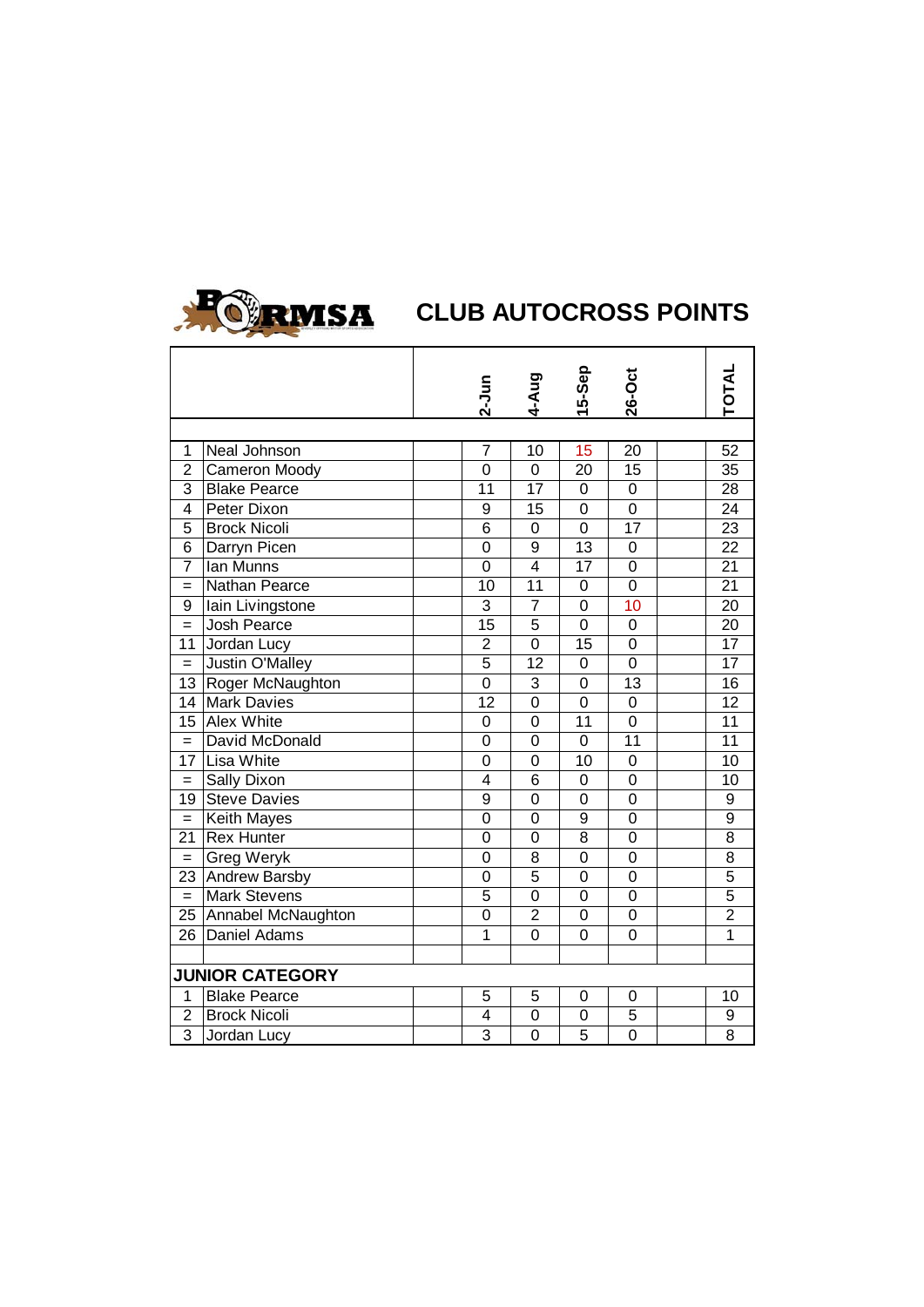

## **2013 CLUB KHANACROSS POINTS**

|                          |                        | 20-Apr          | $6 - J$ ul      | 3-Aug            | 26-Oct          |  | <b>TOTAL</b>   |
|--------------------------|------------------------|-----------------|-----------------|------------------|-----------------|--|----------------|
| <b>OUTRIGHT CATEGORY</b> |                        |                 |                 |                  |                 |  |                |
| $\mathbf{1}$             | <b>Neal Johnson</b>    | 20              | $\overline{17}$ | 13               | $\overline{17}$ |  | 67             |
| $\overline{2}$           | <b>Mark Stevens</b>    | 15              | 15              | 9                | 13              |  | 52             |
| 3                        | <b>Brock Nicoli</b>    | 11              | 13              | 8                | 15              |  | 47             |
| $\overline{\mathbf{4}}$  | <b>Cameron Moody</b>   | 13              | $\overline{11}$ | $\overline{11}$  | 10              |  | 45             |
| 5                        | Rex Hunter             | 10              | 10              | 10               | 10              |  | 40             |
| 6                        | Ian Livingstone        | $\overline{7}$  | 8               | $\mathbf 0$      | 10              |  | 25             |
| $\overline{7}$           | <b>Mark Davies</b>     | $\mathbf 0$     | $\overline{20}$ | $\mathbf 0$      | $\overline{0}$  |  | 20             |
| $=$                      | <b>Tim Batten</b>      | $\mathbf 0$     | $\overline{0}$  | $\mathbf 0$      | 20              |  | 20             |
| 9                        | Paul Scally            | 17              | $\overline{0}$  | $\overline{0}$   | $\overline{0}$  |  | 17             |
| 10                       | Darryn Picen           | $6\phantom{1}6$ | $\overline{0}$  | $\overline{0}$   | 10              |  | 16             |
| 11                       | Ian Munns              | 5               | $\overline{0}$  | $\overline{0}$   | 10              |  | 15             |
| $=$                      | Peter Dixon            | $\mathbf 0$     | $\overline{0}$  | 15               | $\mathbf 0$     |  | 15             |
| 13                       | Justin O'Malley        | $\mathbf 0$     | $\overline{0}$  | 12               | $\overline{0}$  |  | 12             |
| 14                       | Michael Jordan         | $\mathbf 0$     | $\overline{0}$  | $\mathbf 0$      | $\overline{11}$ |  | 11             |
| 15                       | Sally Dixon            | $\mathbf 0$     | $\overline{0}$  | 10               | $\mathbf 0$     |  | 10             |
| $=$                      | Paul Mantellato        | 10              | $\overline{0}$  | $\mathbf 0$      | $\overline{0}$  |  | 10             |
| 17                       | Josh Willems           | $\mathbf 0$     | $\overline{9}$  | $\overline{0}$   | $\overline{0}$  |  | $\overline{9}$ |
| $=$                      | <b>Andrew Barsby</b>   | $\mathbf 0$     | $\overline{0}$  | $\boldsymbol{9}$ | $\mathbf 0$     |  | $\overline{9}$ |
| $=$                      | Jordan Lucy            | $\mathbf 0$     | $\overline{0}$  | $\mathbf 0$      | 9               |  | $\overline{9}$ |
| $=$                      | Daniel Adams           | 9               | $\overline{0}$  | $\mathbf 0$      | $\overline{0}$  |  | 9              |
| 21                       | Shayne Lucy            | $\overline{0}$  | $\overline{0}$  | $\overline{0}$   | $\overline{8}$  |  | $\overline{8}$ |
| $=$                      | Rob Fairfull           | 8               | $\overline{0}$  | $\overline{0}$   | $\overline{0}$  |  | 8              |
|                          |                        |                 |                 |                  |                 |  |                |
|                          | <b>JUNIOR CATEGORY</b> |                 |                 |                  |                 |  |                |
| $\mathbf{1}$             | <b>Brock Nicoli</b>    | $\overline{5}$  | $\overline{5}$  | $\overline{5}$   | $\overline{5}$  |  | 20             |
| $\overline{2}$           | Josh Willems           | $\mathbf 0$     | 4               | $\mathbf 0$      | 0               |  | 4              |
| 3                        | Jordan Lucy            | $\overline{0}$  | 0               | $\overline{0}$   | 4               |  | 4              |